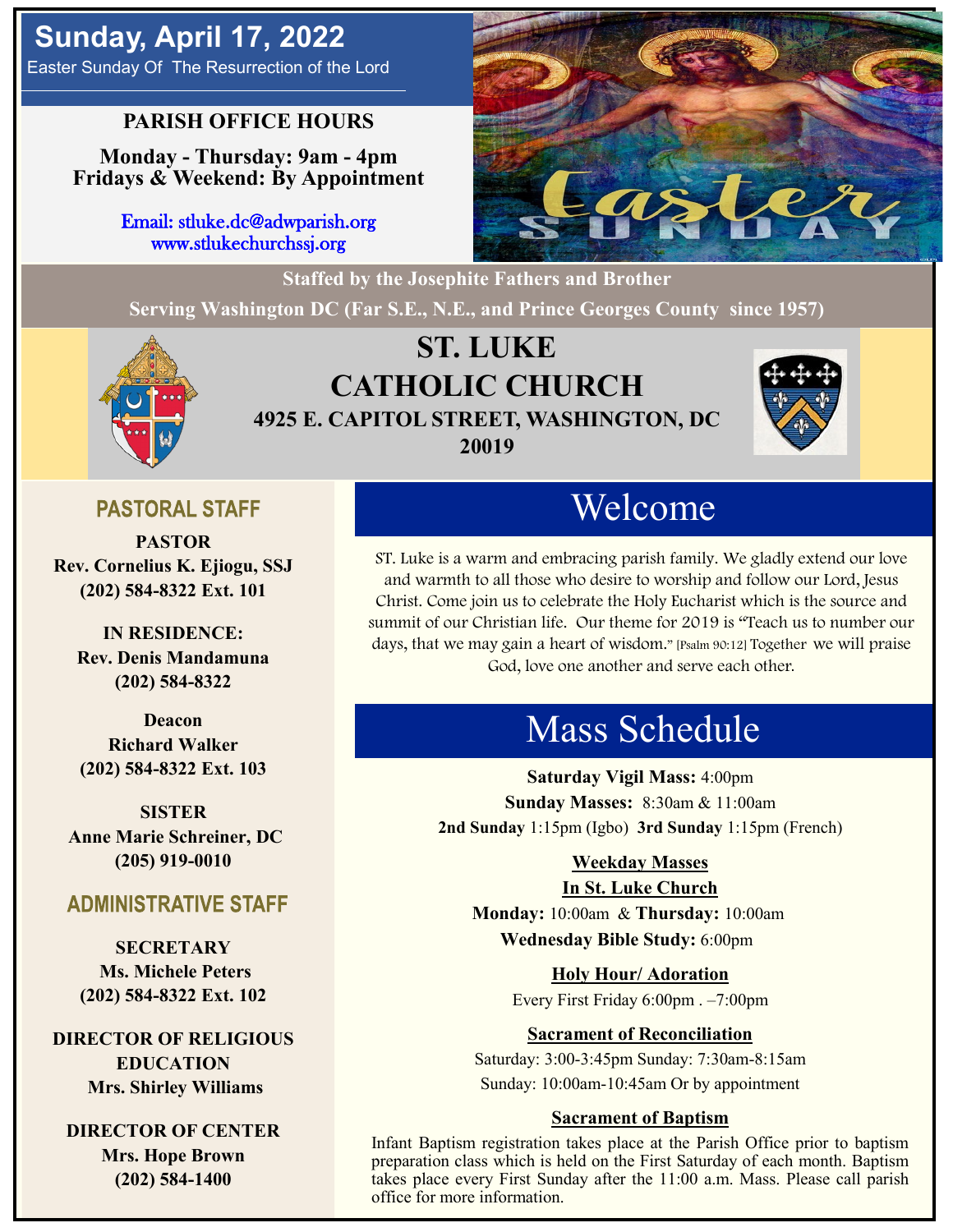**Easter Sunday Of The Resurrection of the Lord Sunday, April 17, 2022** 

# PASTOR'S CORNER

#### What is Easter?

The word "Easter" comes from Old English, meaning simply the "East." The sun which rises in the East, bringing light, warmth, and hope, is a symbol for the Christian of the rising Christ, who is the true Light of the world. The Paschal Candle used during the Easter Vigil is a central symbol of this divine light, which is Christ. It is kept near the ambo throughout Easter Time and lit for all liturgical celebrations.

The Easter Vigil is the "Mother of All Vigils" and Easter Sunday is the greatest of all Sundays. The season of Easter is the most important of all liturgical times, which Catholics celebrate as the Lord's resurrection from the dead, culminating in his Ascension to the Father and sending of the Holy Spirit upon the Church. The octave of Easter comprises the eight days which stretch from the first to the second Sunday. It is a way of prolonging the joy of the initial day. There are 50 days of Easter from the first Sunday to Pentecost. It is characterized, above all, by the joy of glorified life and the victory over death expressed most fully in the great resounding cry of the Christian: Alleluia! All faith flows from faith in the resurrection: "If Christ has not been raised, then empty is our preaching; empty, too, is your faith." (1 Cor 15:14)

"What you sow is not brought to life unless it dies. And what you sow is not the body that is to be, but a bare kernel of wheat, perhaps, or of some other kind;…So also is the resurrection of the dead. It is sown corruptible; it is raised incorruptible. It is sown dishonorable; it is raised glorious. It is sown weak; it is raised powerful. It is sown a natural body; it is raised a spiritual body. If there is a natural body, there is also a spiritual one. So, too, it is written, "The first man, Adam, became a living being," the last Adam a life-giving spirit. But the spiritual was not first; rather the natural and then the spiritual. The first man was from the earth, earthly; the second man, from heaven. As was the earthly one, so also are the earthly, and as is the heavenly one, so also are the heavenly. Just as we have borne the image of the earthly one, we shall also bear the image of the heavenly one." (1 Cor 15:36-37, 42-49)

https://www.usccb.org/prayer-worship/liturgical-year/easter

#### Reflection for easter Sunday of the resurrection of the lord

 There are many stones in our paths that keep us from truly living and being free. Some of these boulders have been there for a very long time. They have been there so long that they have even settled into the soil of our lives with other weeds, vines, and compacted soil keeping them firmly in place. We find them hard to move and trying to do so can be exhausting. What are these suffocating albatrosses that keep us so tethered and immobile? They are many things.

 They are past childhood wounds and hurts that stem from disappointment, rejection, or abuse. People may have told us we were unwanted, that the world is frightening, that there are only some acceptable feelings you can have and others you cannot. We may have tried to love someone or struggled to figure out how and were met with rejection. Maybe we trusted someone completely and were betrayed. We come to life collecting barnacles that begin to attach to other barnacles and before you know it, we have a mass of solid matter blocking our vision and keeping us from moving. We live in fear. We are afraid of losing what we have, afraid that the future will be empty, afraid that we won't succeed and even more afraid that we will not be loved. There is so much fear. Didn't Jesus tell us not to worry and to not be afraid? Either we believe in the message of Easter, or we don't!

 Go confidently into the night. Walking with God you will find the light and strength you need. Often without even knowing, God will move those boulders and stumbling blocks that bind us and, with putting one foot in front of the other and looking forward, we will move. The resurrection of Christ is really all about receiving the gifts of trust and faith and doing new things. The rocks that bind us keep us spinning the same wheels and doing the same things. When was the last time you threw caution to the wind and actually did something totally out of character and different? This is where we find God, in the spontaneous, the adventurous, the fun, and the creative choices we make! God is not boring and stuck. God is exciting and engaging. Jesus Christ is risen from the dead! Find a way to trust that this is true and live.

Liturgical Publication 2015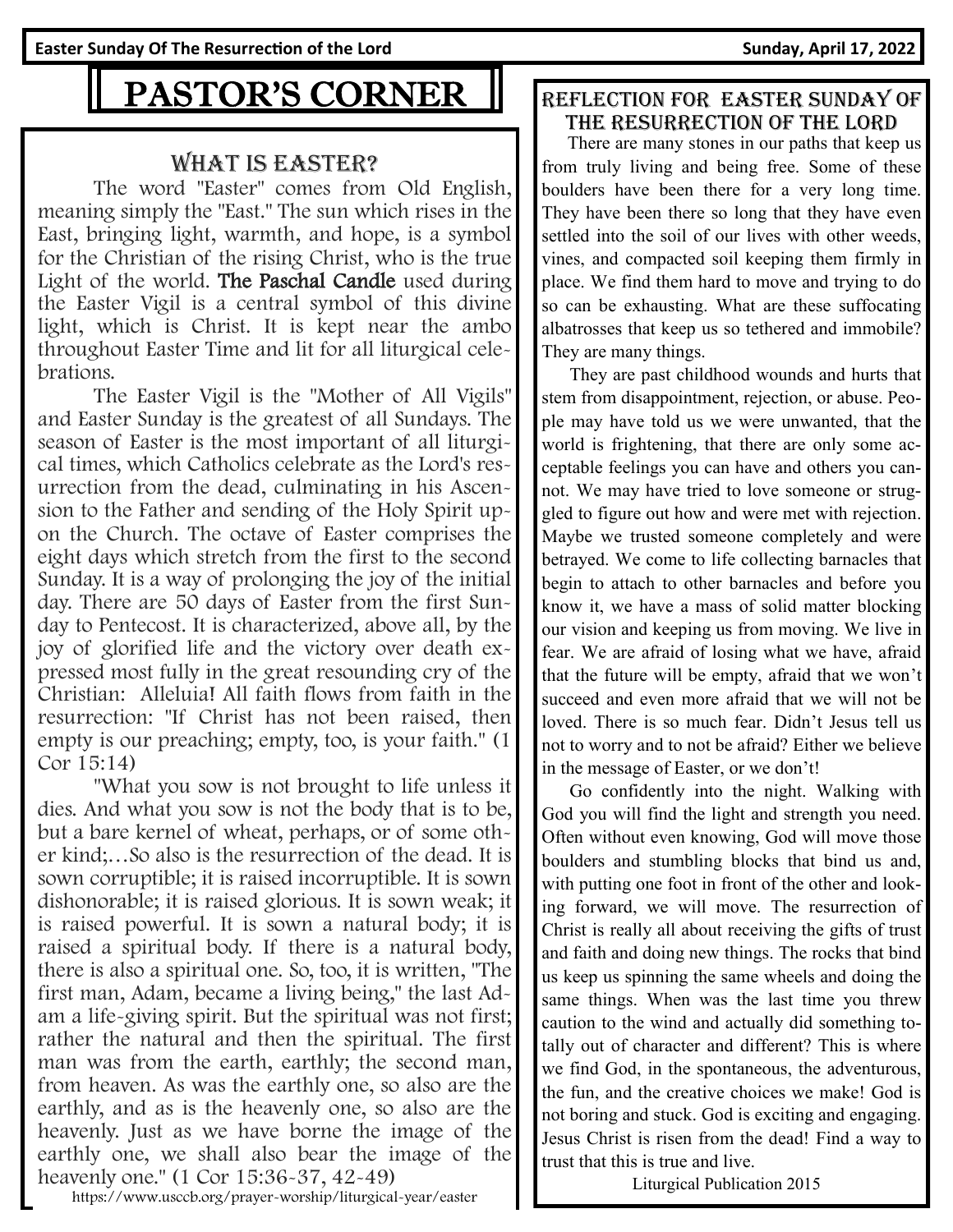#### HAPPY BIRTHDAY/ANNIVERSARY

We would like to wish a wonderful happy birthday

to Linda Harried, Anthony Wilson, & Francis Austin, and a wonderful wedding anniversary to Mr. & Mrs. Eugene F. Jr. &

Beverly P. Russell .

# MAY THE JOY OF THE LORD BE YOU STRENGTH!!!

# Church Support

Please consider making a donation to support our parish during this trying times. You may Drop off or mail your gifts to the parish. You may give online through our website: [http:www.stlukechurchssj.org/](http://www.stlukechurchssj.org/) And clicking on the donate button.

You may also **TEXT**: 202-335-3116

#### **Readings for the week of April 17, 2022**

**Sunday:** Acts 10:34a, 37-43/Psalms 118:1-2, 16-17, 22-23 [24]/

Colossians 3:1-4 or 1 Corinthians 5:6b-8/John 20:1- 9 or Luke 24:1-12 or, Luke 24:13-35

**Monday:** Acts 2:14, 22-33/Psalms 16:1-2a and 5, 7-8, 9-10, 11/Matthew 28:8-15

**Tuesday:** Acts 2:36-41/Psalms 33:4-5, 18-19, 20 and 22/John 20:11-18

**Wednesday:** Acts 3:1-10/Psalms 105:1-2, 3-4, 6- 7, 8-9/Luke 24:13-35

**Thursday:** Acts 3:11-26/Psalms 8:2ab and 5, 6- 7, 8-9/Luke 24:35-48

**Friday:** Acts 4:1-12/Psalms 118:1-2 and 4, 22-24, 25-27a/John 21:1-14

**Saturday:** Acts 4:13-21/Psalms 118:1 and 14- 15ab, 16-18, 19-21/Mark 16:9-15

**Next Sunday:** Acts 5:12-16/Psalms 118:2-4, 13- 15, 22-24 [1]/Revelations 1:9-11a, 12-13, 17-19/ John 20:19-31

#### **WEEKLY MASS**

**Tuesday 4/19**

**Monday 4/18 Birthday Blessings for Anthony Wilson by Wil-son Family**

 **Tuesday within the Octave of Easter**

**Wednesday 4/20 Wednesday within the Octave of Easter**

**Thursday 4/21 Thursday within the Octave of Easter**

**Friday 4/22 Friday within the Octave of Easter**

**Saturday 4/23 Eternal repose of the soul of William Liqouri Le+++ by Barba-ra Batts**

## Pray for the Sick & Shut-In of Our Parish

Barbara Barnes Blanche Bourm Barbara Batts Tanisha Bennett Tammy Berry William P. Brown Ruth Bundy Beatrice Carroll Melinda Conrad-Brown Edith Cornish Aniceto Charles Patricia Chase Valene Chemoo Joyce Cristwell Alvera Dance

Iyana Davage Joyce Diggs Lamont Diggs, Sr. Crawley Easely Marita C. Edelin Joshua M. Faison Kimbolyn Flowers Anthony Flowers Tina Garvin Florence Hall Steve Halle Chris Hawkins Charlene Haywood Brenda Henson James Holley Rudolph Holley

James Hughes Melvin Jamison Mary Ann Johnson David & Keisha Jones Dawn Lattimer Lawrence Lee Maria A. Logan Bernadette Mahoney Doreene Mahoney Barbara Mallory Doris McCannon Alice L. Montague Veronica Murray David Neal Florence Patterson Marlene Patterson

Silvia Perry Doreene Redd Corley Redd Leroy Sandifer Betty Smith Kayla Tatum Rolland Taylor Gloria Thompson-Price James F. Thompson, Jr. Matthew Thompson Barbara B. Tyler Wayne A. Wallace Marquita Ward Shiela Washington Steven Washington

Cecelia Williams Wellington Waters Dolores Woodard, Jr. Harold Woodard, Sr.

St Luke military families.

All the Homeless men and women in our community.

Please pray for all those who are sick but have no one to pray for them